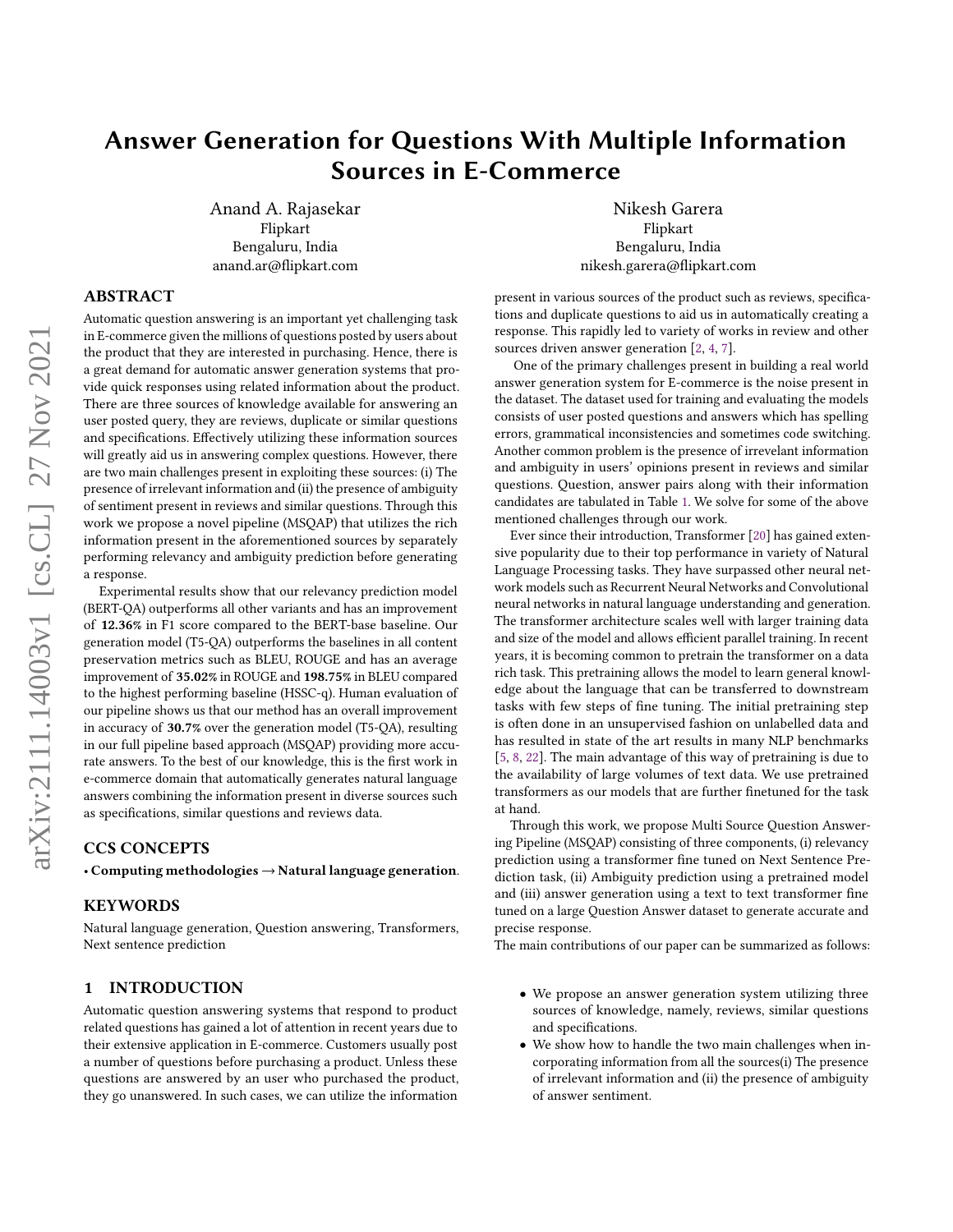<span id="page-1-0"></span>

|                         | Example 1                                             | Example 2                                             |  |
|-------------------------|-------------------------------------------------------|-------------------------------------------------------|--|
| Ouestion                | display are very slow in <i>ABC</i> ?                 | does phn have theatre sound quality?                  |  |
| Reference Answer        | my mobile display slow                                | Yes, the audio quality of this phone is too good      |  |
| Duplicate Q&A (Partial) | 1) At present now on words which is better XYZ or ABC | 1) How is the sound quality? Is the sound better than |  |
|                         | And mainly display which is better? ABC.              | MNO? PQR best sound quality                           |  |
| Reviews                 | 1) ABC mobile overall good but display quality poor   | 1) sound quality is very low class                    |  |
|                         | 2) but the display of <i>ABC</i> are not good         | 2) Sound quality is not good                          |  |
| Specifications          | 1) Other Display Features:  Narrow Frame: 2.05mm,     | 1) Sound Enhancements:  Noise Reduction: Dual-        |  |
|                         | Screen Ratio:                                         | microphone Noise                                      |  |
|                         | 2) Display Colors: 16.7M                              |                                                       |  |
|                         | 3) Display Size: 15.8 cm (6.22 inch)                  |                                                       |  |

Table 1: Example of answer generation dataset with candidates

- We propose a novel pipeline (MSQAP) that utilizes the rich information present in the above sources by separately performing relevance and ambiguity prediction before generating a response to address the above challenges.
- We compute content preservation metrics such as BLEU and ROUGE for generation and benchmark results for all the models.
- Experimental analyses show that our approach outperform the baselines in the above metrics and generate answers with an overall accuracy of 77.88% in human evaluations.

The reminder of the paper is organized as follows. Section [2](#page-1-1) describes the related work in answer generation and relevancy prediction. The problem statement is formally defined in Section [3](#page-1-2) and our proposed approach is explained in Section [4.](#page-2-0) All experimental details along with results are available in Section [5](#page-3-0) and conclusion is discussed in Section [6.](#page-6-6)

## <span id="page-1-1"></span>2 RELATED WORK

We detail recent work on large language models, relevancy prediction and answer generation. BERT [\[5\]](#page-6-4) is a bidirectional transformer encoder pretrained on large amounts of data to perform masked language modelling and Next Sentence Prediction task. RoBERTa [\[10\]](#page-6-7) removes NSP task from BERT's pretraining and introduce dynamic masking so that tokens can be changed during training. T5 [\[17\]](#page-6-8) is an encoder-decoder transformer architecture trained on a variety of tasks using transfer learning strategies. We employ all the above transformers in our study.

## 2.1 Relevancy prediction

Recent studies [\[14,](#page-6-9) [23\]](#page-7-1) employ ranking strategies to pick an answer from a set of candidate answers while incorporating review information. Yu et al. [\[23\]](#page-7-1) proposed a model to retrieve the most similar question from a list of QA pairs and used the corresponding answer as the response. Cui et al. [\[3\]](#page-6-10) built a chatbot called Super-Agent which utilizes all three sources of information and selects the best answer from them. In general, there has been a lot of work in ranking the candidates that are relevant to a question and picking the best answer as the final result. One of the recent works using transformer based models is done by Mittal et al. [\[13\]](#page-6-11) where questions answer pairs are retrieved based on their relevance to the question. We use a similar approach to relevancy prediction

for selecting the top  $k$  candidates and further add on a key component called ambiguity filtering given the inconsistency in answers from e-commerce user data. These are then used as context for our natural language generation model.

## 2.2 Answer generation

In recent years, there has been a variety of RNN based [\[19\]](#page-6-12) and transformer based [\[9,](#page-6-13) [17\]](#page-6-8) sequence to sequence models proposed for text generation. Most of the successful implementation of these methods involved attention mechanism [\[1\]](#page-6-14) and/or self attention [\[20\]](#page-6-3). However, answer generation in E-commerce generally uses a RNN based model [\[2,](#page-6-0) [4\]](#page-6-1) with source information obtained from reviews. In one of the earlier works, McAuley et al. [\[12\]](#page-6-15) use a Mixture Of Expert(MOE) model with review as the source to predict the answer, where they classify them to binary answers i.e "Yes" or "No". Chen et al. [\[2\]](#page-6-0) utilize the attention mechanism [\[2\]](#page-6-0) to alleviate the noise present in review snippets to aid in answer generation. Dzendzik et al. [\[6\]](#page-6-16) use BERT [\[5\]](#page-6-4) on reviews to answer binary questions. Deng et al. [\[4\]](#page-6-1) learn a multi task model that performs answer generation and opinion mining while utilizing review ratings. They make use of pointer generator network [\[18\]](#page-6-17) with fusion of review information to generate answers. Gao et al. [\[7\]](#page-6-2) encode reviews and product specifications using two separate encoders. The generated answer is passed through a consistency discriminator to check if the generated answer matches the facts. However, our focus in this work is to build a comprehensive answer generation pipeline utilising information from various e-commerce sources such as specifications, similar questions and reviews, and combining them to generate a natural language answer. To the best of our knowledge, this is the first work in e-commerce domain to utilize all the above three sources of information for natural language generation. Furthermore, we show how this can be built at scale by utilising noisy user submitted answers for answer generation component and hence reducing the need for clean supervised data present in most of the prior work settings.

## <span id="page-1-2"></span>3 PROBLEM DEFINITION

Given a question Q and a set of information candidates  $\{x_1, \ldots, x_k\}$ related to a product, the goal is to generate a natural language answer  $y$  as the response using relevant information.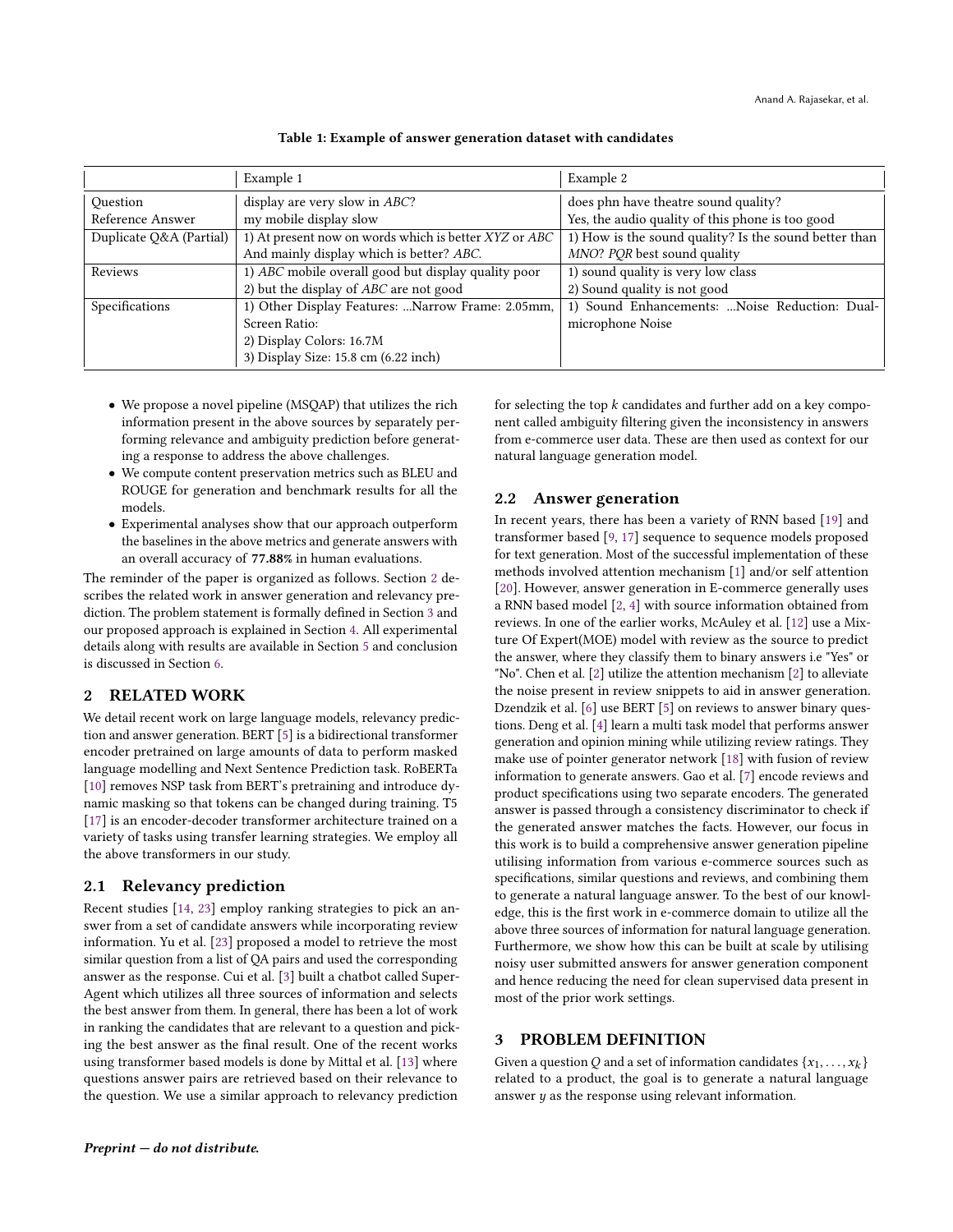Specifically, we use dataset  $D$  which consists of N samples where data point,  $d^i$  consists of the question  $Q^i$ , a set of reviews  $\{r_1^i\}$  $\{i_1, \ldots, r_k^i\},\$ a set of duplicate questions and answers  $\{(q^i_i)_{i \in I} \in \mathcal{A}_i\}$  $\{a_1^i, a_1^i\}, \ldots, (q_l^i, a_l^i)\}$ , and a set of specifications  $\{s_1^i\}$  $\{i_1, \ldots, s_m^i\}$  and the ground truth answer  $y^i$ . The dataset  $D$  is represented by,

$$
D = (Q^i, \{r_1^i, \dots, r_k^i\}, \{(q_1^i, a_1^i), \dots, (q_l^i, a_l^i)\}, \{s_1^i, \dots, s_m^i\}, y^i)\}_{i=1}^N
$$
(1)

The goal is to generate the answer  $\hat{y}^i$  using appropriate information in a coherent and precise way.

## <span id="page-2-0"></span>4 PROPOSED APPROACH

<span id="page-2-1"></span>

Figure 1: Multi Source Question Answering Pipeline

We introduce Mutli Source Question Answering Pipeline (MSQAP) to generate the answer to a product related question by removing irrelevant information and ambiguity present in the information candidates. Figure [1](#page-2-1) depicts the overview of the MSQA Pipeline which can be split into three components. (1) Relevancy prediction uses relational information between the question and information candidates to rank their importance in answering a question. (2) Ambiguity prediction helps in removing ambiguous opinions present in the candidates. (3) Answer generator helps in generating the response to the question with important and less ambiguous context information. The models used in this pipeline are trained and evaluated separately.

#### 4.1 Relevancy prediction

The candidates available in the dataset are quite high in number for common questions and fewer in number for unique/rare questions. Also, these candidates are sometimes repetitive or irrelevant in their ability to answer the query. Using many candidates for generation will increase computation time and will make it difficult for the model to give attention to the right information. Hence, it is important to rank them with respect to their relevance with the question and their importance in answering it. We propose to model the relevancy prediction task as a Next Sentence Prediction approach with the question as the first sentence and each candidate as the potential second sentence. The intuition behind this modelling strategy is that any candidate that is relevant for answering a question will be the sentence immediately following it in a paragraph. Any other sentence that is irrelevant will be a random

sentence. Thus, a well trained NSP model should be able to identify an important and relevant candidate from a random one.

Let  $n^i$  be the number of candidates available for question  $Q^i$ . The question  $Q^i$  and a candidate  $x_k^i$  are concatenated, tokenized, and passed to an embedding layer. The word embeddings along with their positional signals are passed to a transformer encoder whose head predicts the Next Sentence label.

$$
w_k^i = \text{tokenizer}(\left[Q^i; x_k^i\right])
$$
  $\hat{y}_k^i = \text{transformer}(w_k^i)$  (2)

"; " denote the appropriate concatenation of input sentences as required by the pretrained transformer in use. The relevancy prediction task is trained to minimize the cross entropy loss,

$$
L_{nsp} = -\frac{1}{N_1} \sum_{i=1}^{N_1} \frac{1}{n^i} \sum_{k=1}^{n^i} y_k^i \log \hat{y}_k^i \tag{3}
$$

where  $y_k^i$  is the ground truth label indicating the relevancy of the candidate.

## 4.2 Ambiguity prediction

Apart from irrelevancy, one other reason for unnecessary information being fed into the generation model while answering a question is the ambiguity present in the candidates due to the subjective nature of the question. When both positive and negative sentiments together are passed as inputs to the generation model during training with a ground truth label containing any of the two sentiment, it will hinder the model from learning to generate a response with the right sentiment. For eg., two data points with the same question and candidates but using conflicting answers given by two users as ground truth labels will confuse the model whereas filtering the candidates to match the sentiment of the label will help the model to generate a response with sentiment present in the input. Hence, we have to remove candidates with opposite sentiments to that of the label and the advantage of removing this ambiguity is two fold. First, the number of input candidates decreases improving the computation time and second, the model gets trained to generate the answer with the sentiment which is given as input. During evaluation, we can choose the sentiment of the candidates to be given as input using any heuristic and the generated answer will contain the chosen sentiment. However, this task is carried out only for dichotomous (yes/no) questions. The candidates of WH questions are usually less subjective and hence, they are left untouched.

## 4.3 Answer generation

Once the candidates that are relevant to answering a question are collected, they are concatenated and passed along with the question into a transformer with encoder decoder architecture to generate the response. The encoder-decoder implementation follows the original proposed form [\[20\]](#page-6-3). The encoder consists of a stack of layers each with a self attention layer and a feed forward network. Layer normalization is applied to input of every layer and a skip connection is applied which connects the layer's input with its output. The decoder consists of similar setup except that it also has a attention layer that attends to output of the encoder. The self attention layer in decoder follows a causal attention strategy (i.e)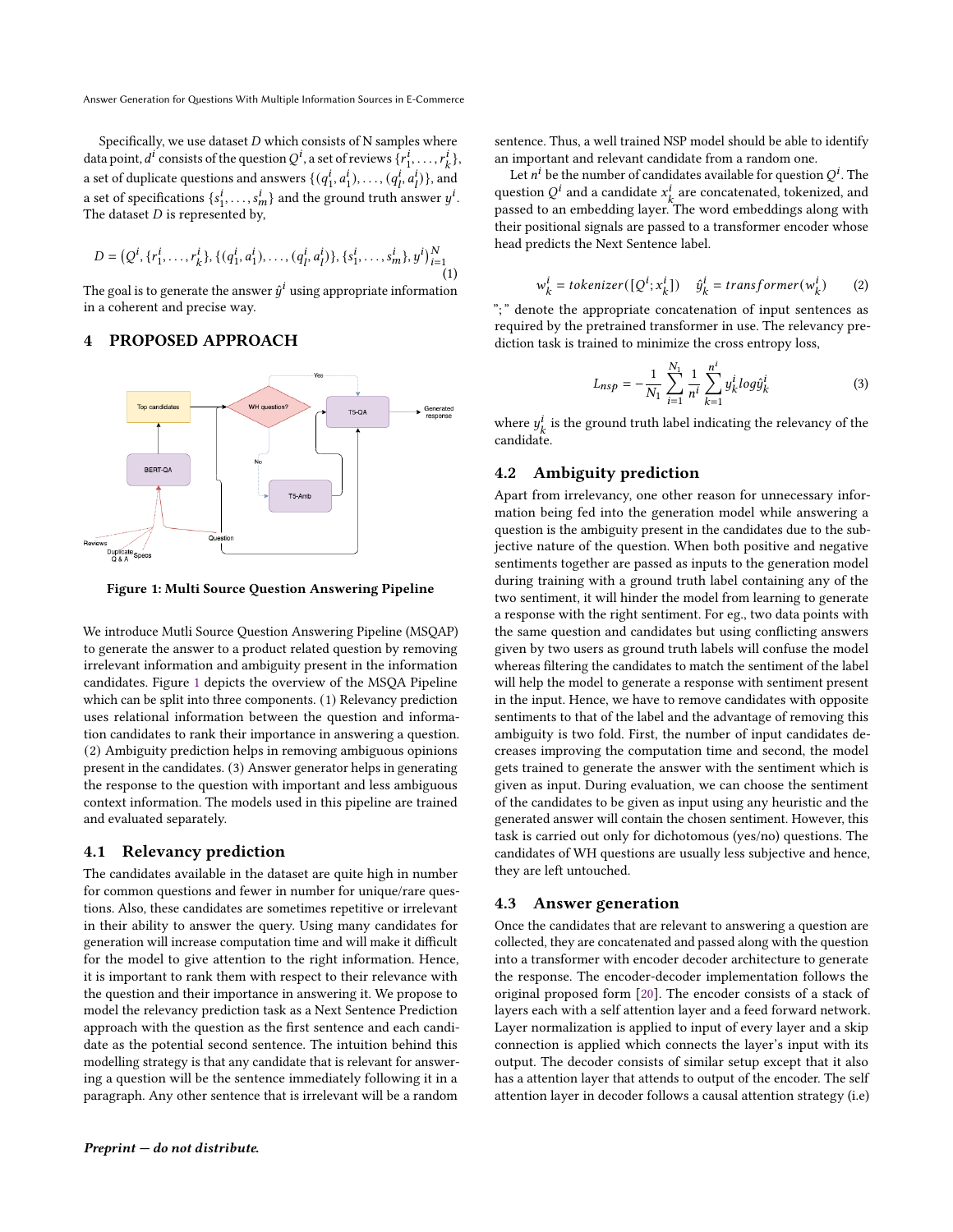Anand A. Rajasekar, et al.

Table 2: Relevancy prediction dataset

<span id="page-3-2"></span>

|                           | Train dataset   Val dataset |       |
|---------------------------|-----------------------------|-------|
| No. of questions          | 1638                        | 362   |
| Total candidates          | 15122                       | 3268  |
| Total relevant candidates | 8670                        | 1736  |
| Avg. specs relevancy      | 0.308                       | 0.253 |
| Avg. qa relevancy         | 0.668                       | 0.634 |
| Avg. reviews relevancy    | 0.626                       | 0.573 |

paying attention to past inputs only.

Let k be the number of candidates available for question  $Q^i$ . The question  $Q^i$  and its candidates are concatenated, tokenized, and passed to an embedding layer. The word embeddings along with their positional signals are passed to a transformer encoder which helps the decoder in generating the answers in an auto regressive fashion.

$$
w^{i} = \text{tokenizer}([\mathcal{Q}^{i}; (x_1^{i} : \dots : x_k^{i}])
$$
  

$$
\hat{h}^{i} = \text{Encoder}(w^{i}) \quad \hat{y}_{t}^{i} = \text{Decoder}(h^{i}, y_{t-1}^{i})
$$
 (4)

" : " denote the regular string concatenation and  $\hat{y}_t^i$  is the generated token at position  $t$ . The answer generation task is trained to minimize the cross entropy loss,

$$
L_{gen} = -\frac{1}{N_2} \sum_{i=1}^{N_2} log P(\dot{y}_*^i)
$$
 (5)

where  $P(\hat{y}^i_*)$  is the probability of the token corresponding to ground truth.

## 4.4 Auto answering pipeline

The MSQA Pipeline brings together all the three components in aiding answer generation. First, all the provided candidates from reviews, similar questions and answers, and specifications are passed as inputs to relevancy prediction task. The scores obtained from the NSP model are used to rank the candidates in decreasing order of their relevancy. The top  $k$  candidates are chosen and passed to ambiguity prediction task depending on the type of question. The trimmed candidates along with the question are passed as input to the answer generation model to produce the response.

## <span id="page-3-0"></span>5 EXPERIMENTS

The aim of the analysis is to answer the following questions

- Does the pipeline outperform the results of the baselines?
- Are the generated answers precise and coherent?
- How does each variant of the pipeline generate answers?

#### 5.1 Dataset

We train and evaluate the relevancy prediction model using our inhouse dataset  $D1$  of mobiles. This dataset is made up of questions collected randomly from a list of accepted user posted questions. The number of questions present in the dataset is 2000. Every question is matched with a set of candidates from three sources of

<span id="page-3-3"></span>

|                                  | Train dataset   Val dataset |       |
|----------------------------------|-----------------------------|-------|
| Total No. of questions           | 217086                      | 11153 |
| No. of WH questions              | 66075                       | 3459  |
| Avg. candidates per question     | 9.750                       | 9.486 |
| Avg. specs per question          | 2.381                       | 2.381 |
| Avg. reviews per question        | 2.637                       | 2.344 |
| Avg. dup. questions per question | 4.732                       | 4.762 |
|                                  |                             |       |

<span id="page-3-4"></span>Table 4: Datasets used for training models

| Dataset | Model          |  |  |
|---------|----------------|--|--|
|         | RoBERTa-A      |  |  |
| D1      | <b>BERT-A</b>  |  |  |
|         | RoBERTa-OA     |  |  |
|         | <b>BERT-OA</b> |  |  |
|         | Seq2Seq        |  |  |
| D2      | HSSC-a         |  |  |
|         | T5-OA          |  |  |

information, reviews, similar questions and answers, and specifications. We manually labelled this dataset to indicate whether each candidate has relevant information to answer the question  $1$ Specifically dataset  $D1$  is represented by,

$$
D1 = \left(Q^i, \{(r_1^i, yr_1^i), \dots, (r_k^i, yr_k^i)\}, \{(q_1^i, a_1^i, ya_1^i), \dots, (q_l^i, a_l^i, ya_l^i)\}, \{(s_1^i, ys_1^i), \dots, (s_m^i, ys_m^i)\}\right)_{i=1}^N
$$

where  $yr_j^i$ ,  $ys_j^i$ , and  $ya_j^i$  denote the relevancy of each of the sources for  $j^{th}$  candidate of  $i^{th}$  question. Every question with any one of the candidate make up a datapoint for Next Sentence Prediction task. The statistics of the table are presented in Table [2.](#page-3-2) The dataset is well balanced with an average of 0.573 and 0.531 relevant candidates in train dataset and validation dataset respectively.

We train and evaluate the answer generation model using our inhouse dataset  $D2$  of mobiles consisting of 200K questions collected randomly from user posted questions along with their answers. The ground truth labels of this dataset are noisy since they represent the individual opinion of a single user. We also collect candidates from all three sources for each question. However, these candidates are filtered by relevancy and ambiguity prediction models resulting in seven or less candidates per question. Specifically, dataset  $D2$  is represented by,

$$
D2 = (Q^i, \{x_1^i, \dots, x_{\leq 7}^i\}, y^i)_{i=1}^N
$$

The statistics of the dataset before filtering are presented in Table [3.](#page-3-3) Though the duplicate question and answers are more relevant in answering a question as evident from Table [2,](#page-3-2) they are also more in number per question on average. The datasets used for training our models are tabulated in Table [4.](#page-3-4) We employ weak

<span id="page-3-1"></span><sup>&</sup>lt;sup>1</sup>Note that the one of the main challenges for relevancy is coverage since the relevant information may not available in the source for retrieval.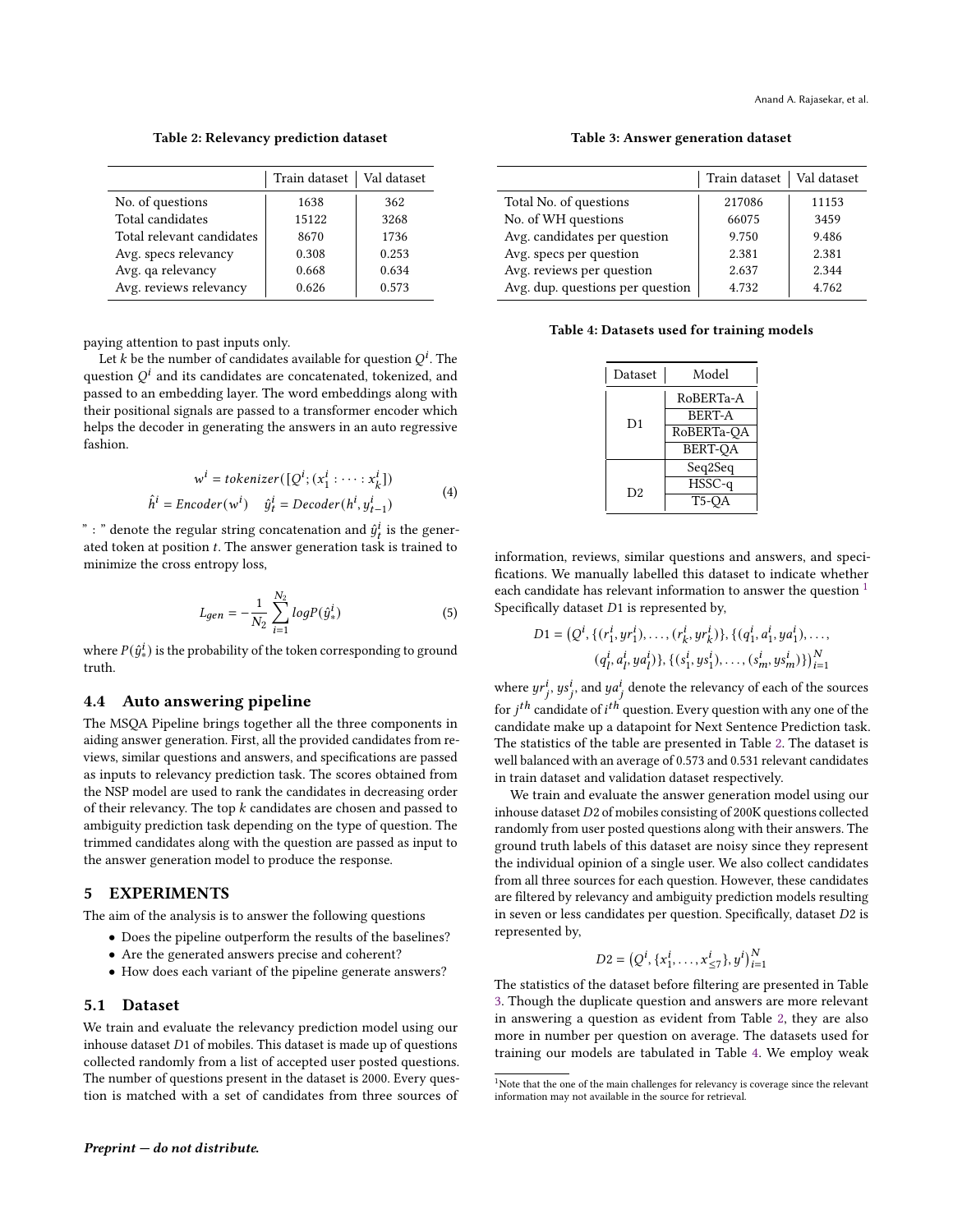Answer Generation for Questions With Multiple Information Sources in E-Commerce

candidates retrieval models for each source inorder to eliminate the most unlikely candidates before constructing our datasets.

## 5.2 Baselines & Evaluation metrics

T5-QA model denotes answer generation component only, while MSQAP (rel.) denotes our generation model with relevancy prediction and MSQAP (full) denotes the entire pipeline. We compare our approach on both relevancy prediction and answer generation baselines. We have adopted two generation based methods along with the pre trained base transformer in use for answer generation task.

- Seq2Seq [\[1\]](#page-6-14) We implement the standard sequence to sequence RNN model with attention. The question and the candidates are concatenated and fed as input to the model.
- HSSC-q We utilize the multi task model HSSC [\[11\]](#page-6-18) that jointly performs summarization and sentiment classification. However, we implement a slightly modified variant HSSC-q that utilizes question with candidates and sentiment of the label to perform answer generation and sentiment classification.
- T5 [\[17\]](#page-6-8) We use the pretrained text-to-text transformer (T5) trained on a wide variety of tasks to do answer generation. The question concatenated with candidates appropriately are fed as input to the model.

We use a pretrained transformer as a baseline for our relevancy prediction task.

• BERT [\[5\]](#page-6-4) - We compare our model with different architectural variants with the pretrained BERT model on Next Sentence Prediction task.

We use ROUGE (R1, R2, RL) and BLEU (B1) to automatically evaluate the performance of our answer generation pipeline. We also employ human evaluation of our dataset and measure correctness w.r.t candidates (CC) and correctness w.r.t ground truth label (CL) inorder to quantify the performance of our pipeline. We use Accuracy (Acc), Precision (Pre), Recall (Rec) and F1-score (F1) to evaluate the variants of our relevancy prediction model.

## 5.3 Implementation details

We use Transformers [\[21\]](#page-6-19) package for training our transformers and loading pretrained models. All our models are implemented in Pytorch [\[15\]](#page-6-20).

5.3.1 Relevancy prediction. We finetune BERT [\[5\]](#page-6-4) model on dataset  $D1$ . We also train RoBERTa [\[10\]](#page-6-7) model on dataset  $D1$  pretrained on Flipkart reviews data on mobiles vertical to perform relevancy prediction. We try two variants of these models by changing the input. The first variant utilizes only the duplicate answer as second sentence for prediction and is denoted by BERT-A and RoBERTa-A while the second variant uses both duplicate question and answer for prediction and is denoted by BERT-QA and RoBERTa-QA. The remaining two sources remain the same across variants. Every sentence in a review is considered as an individual candidate and key value pair present in specifications is utilized directly(not converted into a sentence). All four models are trained for 5 epochs with a batch size of 32.

<span id="page-4-0"></span>Table 5: Methods comparison on relevancy prediction

| Model                                    | Acc                     | Pre                     | Rec                      | F1                      |
|------------------------------------------|-------------------------|-------------------------|--------------------------|-------------------------|
| <b>BERT-base</b>                         | 0.635                   | 0.637                   | 0.996                    | 0.777                   |
| RoBERTa-A<br><b>BERT-A</b><br>RoBERTa-OA | 0.708<br>0.749<br>0.764 | 0.767<br>0.806<br>0.832 | 0.7778<br>0.797<br>0.789 | 0.772<br>0.802<br>0.810 |
| BERT-OA                                  | 0.838                   | 0.873                   | 0.872                    | 0.873                   |

5.3.2 Ambiguity prediction. We use pretrained T5 [\[17\]](#page-6-8) model for ambiguity prediction. During training, we filter out the sentiments that are in contrast with the label and during evaluation, we keep the sentiment that is expressed in most of the candidates (i.e) minority sentiments are eliminated. Around one third of the dataset contains WH questions as reported in Table [3](#page-3-3) and sentiment filtering is not performed on those points.

5.3.3 Answer generation. We train Seq2Seq model with pretrained Glove embeddings [\[16\]](#page-6-21) with 300 dimensions and with a vocabulary size of 400k. We train HSSC-q [\[11\]](#page-6-18) using the details provided in the paper. We finetune pretrained T5 [\[17\]](#page-6-8) model. We concatenate all the relevant candidates from reviews, specifications and duplicate question & answer pairs to a single sentence. Every duplicate question is followed by its corresponding answer and unnecessary punctuation are removed from specifications. We train all the models with a batch size of 32. We set a learning rate of  $5 \times 10^{-5}$ . We train all the models for 25 epochs.

## 5.4 Results

5.4.1 Relevancy prediction. The relevancy prediction results are reported in Table [5.](#page-4-0) Though relevancy prediction is not directly related to answer generation, ranking the candidates based on their importance and picking the top  $k$  candidates aids in the performance of generation. Our baseline model, BERT predicts almost all candidates as relevant and hence has a high recall. However, precision of the baseline model is quite low proving that its ability to pick the relevant candidates is lower. Both the variants finetuned from BERT perform better than their counterparts owing to BERT being pretrained on NSP task. Our models, BERT-A and RoBERTa-A have a moderate performance compared to QA variants due to the lack of duplicate question information. BERT-QA has the best performance because it combines best of both worlds; NSP pretraining and QA information. We choose BERT-QA as the relevancy prediction model in MSQA Pipeline.

5.4.2 Answer generation pipeline. The performance of our approach compared with the baselines are reported in Table [6](#page-5-0) which shows that our variants report the highest performance in content preservation metrics such as ROGUE and BLEU. The generated answers from each of these models are reported in Table 6. The pretrained T5 [\[17\]](#page-6-8) model almost always generates answers with a couple of words. The Seq2Seq model mostly doesn't generate proper answers to the posted question, rather a general sequence of words. The multi task HSSC model modified for answer generation (HSSC-q) shows a slight improvement due to being trained to pay attention to sentiment of the candidates. However, the generated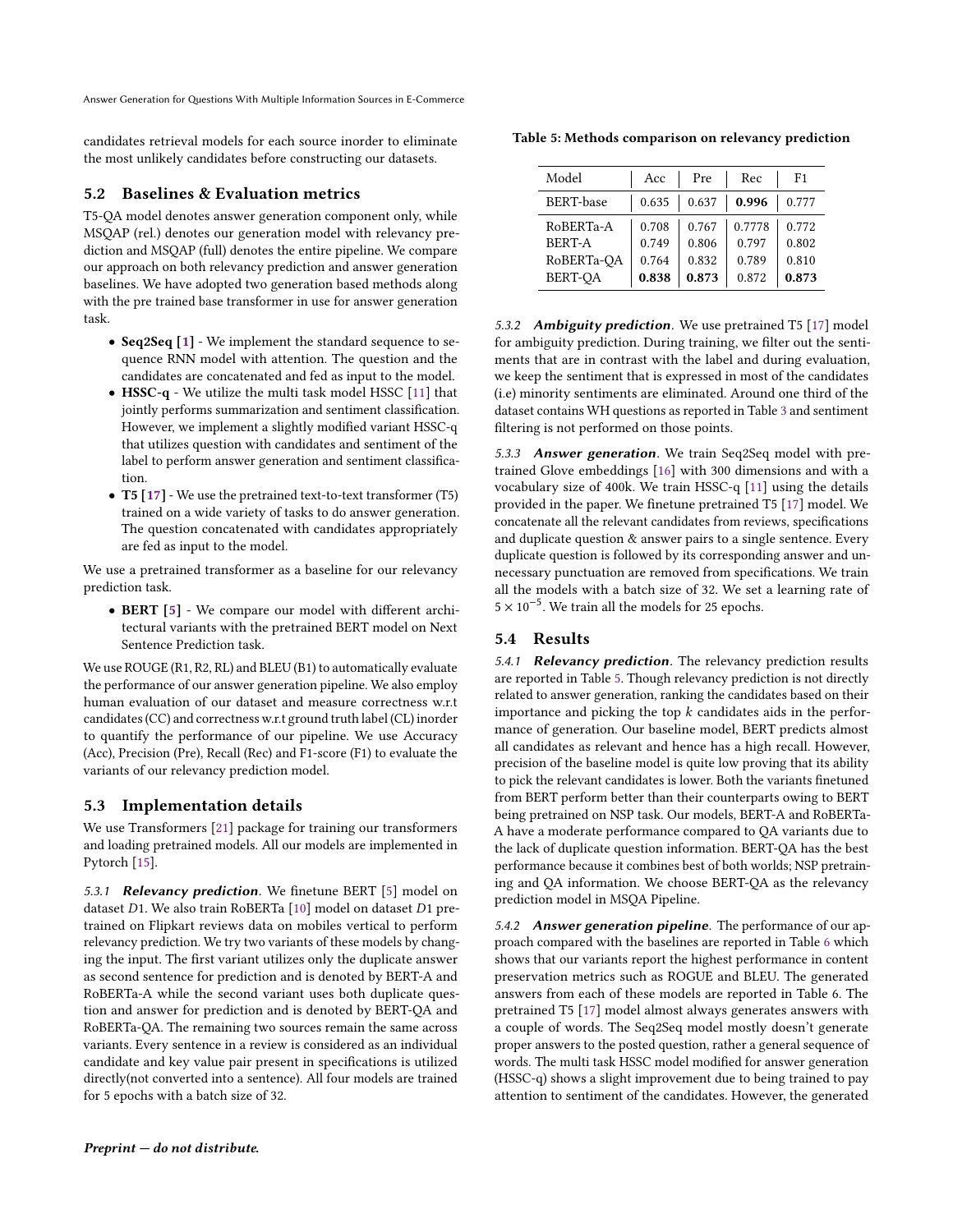#### Table 6: Evaluation of methods on answer generation

<span id="page-5-0"></span>

|                    | Dichot. questions |                |       | WH questions   |       |                |       |      |
|--------------------|-------------------|----------------|-------|----------------|-------|----------------|-------|------|
|                    | R <sub>1</sub>    | R <sub>2</sub> | RL    | B <sub>1</sub> | R1    | R <sub>2</sub> | RL    | B1   |
| T5-Base            | 9.74              | 1.89           | 9.18  | 0.22           | 8.14  | 2.20           | 7.80  | 0.77 |
| Seq2Seq            | 22.87             | 6.57           | 22.09 | 1.50           | 14.50 | 3.74           | 13.77 | 0.10 |
| $HSSC-q$           | 24.19             | 8.65           | 23.46 | 1.91           | 15.43 | 4.85           | 14.68 | 0.90 |
| T <sub>5</sub> -OA | 31.27             | 12.85          | 29.65 | 5.48           | 22.69 | 8.77           | 20.71 | 3.21 |
| MSQAP (rel. only)  | 31.17             | 12.79          | 29.58 | 5.41           | 22.48 | 8.47           | 20.60 | 3.18 |
| MSQAP (full)       | 30.47             | 12.16          | 28.88 | 5.18           | 22.64 | 8.73           | 20.85 | 3.28 |

#### Table 7: Case study of generated answers

Question: is this gorilla glass in this device....?? Reference Answer: no you have to protect at your own T5-base: Has it gorilla glass? Seq2Seq: no , it has gorilla glass HSSC-q: yes gorilla glass 3 T5-QA: No, it's not gorilla glass. MSQAP(rel.): No, it has no gorilla glass. MSQAP(full): No, it is not gorilla glass. Question: how to handle ABC game. graphics and game performance? Reference Answer: you can play it in HD mode with quite decent fps but hdr mode is too much for this device in ABC mobile T5-base: bad Seq2Seq: it can play *ABC* in settings settings HSSC-q: you can play ABC in hd graphics T5-QA: ABC game is very smooth and graphics are very good. MSQAP(rel.): ABC is a high end game. It runs smoothly on high graphics settings. MSQAP(full): ABC is a high end game. It runs smoothly on

HD graphics.

Question: sound quality and heating problem? Reference Answer: no issue at all and sound is great

T5-base: Hang

Seq2Seq: sound quality is good

HSSC-q: sound quality is good

T5-QA: sound quality is good but heating problem is there MSQAP(rel.): sound quality is good but heating problem is there

MSQAP(full): sound quality is good and no heating problem

answers are still not as coherent. Our MSQA Pipeline and its variants generate coherent answers handling most spelling mistakes. Also, it is easier to generate answers for dichotomous questions compared to WH questions, hence all models show a huge performance gain on dichotomous questions present in validation data. One important point to be noted is that the generation model (T5- QA) without the other two components show the best performance in most of the metrics.

#### Table 8: Differences in generated answers

<span id="page-5-1"></span>

| <b>Question:</b> will u give headphone in the mobile box inside?<br>Reference Answer: yes it includes earphone also                                                                                                                                                                                                                                  |  |  |  |  |
|------------------------------------------------------------------------------------------------------------------------------------------------------------------------------------------------------------------------------------------------------------------------------------------------------------------------------------------------------|--|--|--|--|
| T5-QA: No, you have to buy it separately.<br>MSQAP(rel.): yes, earphones are there<br><b>MSOAP(full):</b> yes, earphones are there                                                                                                                                                                                                                   |  |  |  |  |
| <b>Question:</b> How can used to 2nd back camera?<br>Reference Answer: In portrait mode, both cameras work<br>simultaneously<br>T5-QA: it's a portrait mode<br><b>MSOAP(rel.):</b> Open the camera app and click on the left side<br>of the camera icon. Then click on<br><b>MSQAP(full):</b> Open the camera app and click on the portrait<br>mode. |  |  |  |  |
| Question: is there 3gb ram version avilable?<br>Reference Answer: no never .4GB ram please                                                                                                                                                                                                                                                           |  |  |  |  |
| T5-QA: No, 4gb ram variant is not available.<br>$\frac{1}{2}$                                                                                                                                                                                                                                                                                        |  |  |  |  |

MSQAP(rel.): No, 4gb ram variant is not available. MSQAP(full): No, it's 4gb ram

## <span id="page-5-2"></span>Table 9: Human evaluation of our methods

|                                                                                                             |    |    | Dichot. questions WH questions                                 |    |  |
|-------------------------------------------------------------------------------------------------------------|----|----|----------------------------------------------------------------|----|--|
|                                                                                                             | CC | CL | CC                                                             | CL |  |
| T5-QA $\begin{array}{c cc} 15\text{-}QA & 0.919 & 0.628 \\ \text{MSQAP (full)} & 0.943 & 0.845 \end{array}$ |    |    | $\begin{array}{ l} 0.833 & 0.537 \\ 0.869 & 0.656 \end{array}$ |    |  |

5.4.3 Human Evaluation. Though the generation model (T5-QA) mostly possess the highest ROUGE and BLEU scores among all the other methods, the generated answers are not as precise as the MSQA Pipeline. We believe the absence of grammatical consistency and presence of spelling mistakes in the dataset render BLEU and ROUGE scores to be only an approximate measure of overall generation performance. Some of the generated answers that are different and sometimes incorrect in generation model are reported in Table [8.](#page-5-1) Hence, we performed human evaluation of generated answers and the results are tabulated in Table [9.](#page-5-2) Human annotators were asked to label a generated answer correct w.r.t candidates if the information present in the them is accurately reflected in the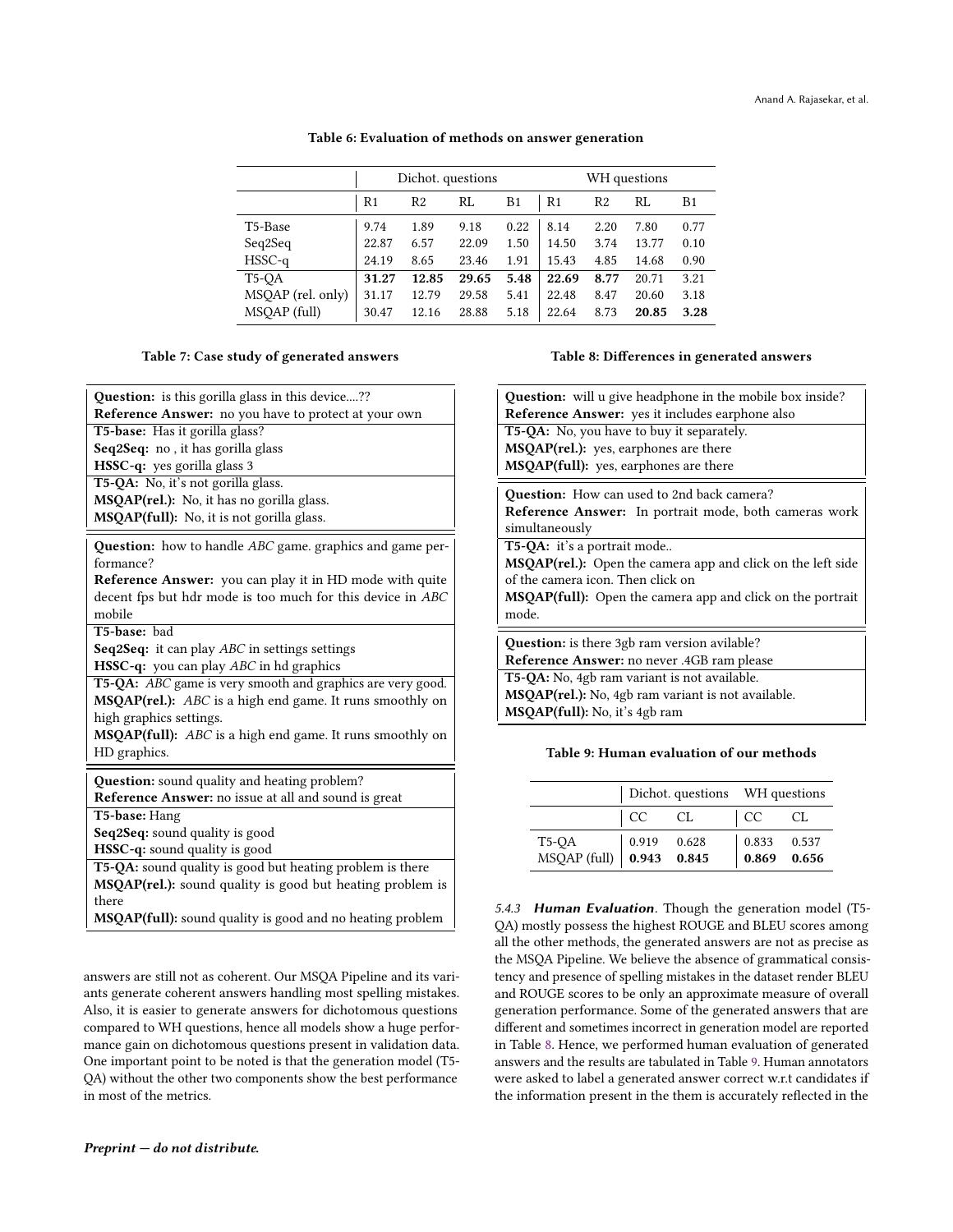Answer Generation for Questions With Multiple Information Sources in E-Commerce

generated response. The aim of this task is to make sure that the model pays attention to information present in the candidates while generating the answers instead of memorizing the responses from the training data. Correctness w.r.t label is measured by checking if the generated response matches with the ground truth answer. Also, annotators were asked to evaluate if a question can be answered with the information present in the candidates. This measure is called answerability. Out of 11183 data points present in the validation dataset, we labelled 8207 points for evaluation. Around 5389 points were answerable with the given information making the answerability of the dataset to be 65.66%. There is slight improvement in correctness w.r.t context in MSQAP when compared to generation model (T5-QA) which we attribute to relevancy prediction. However, the huge improvement in correctness w.r.t label can be attributed to both the components. As discussed before, generating answers for dichotomous questions is an easier task and hence, the performance is relatively high.

## <span id="page-6-6"></span>6 CONCLUSION

Automatically answering questions is an important area of interest in E-commerce because it helps users in deciding if the product matches their requirement in order to make a purchase decision. To the best of our knowledge, this is the first work in e-commerce domain that automatically generates natural language answers given the information about the product from different sources such as specifications, similar questions and reviews. We describe the challenges with respect to noisy and inconsistent user data, and propose a novel question answering pipeline (MSQAP) that utilizes information from these sources in-order to generate coherent and accurate answers. Our relevancy prediction model (BERT-QA) outperforms all other variants and has an improvement of 12.36% in F1 score compared to the baseline. We also show how to solve for ambiguity in user data by using a pretrained ambiguity prediction model taking into account the sentiments of the answer candidates. One key challenge in building Question Answering systems is the need for supervised training data for passage retrieval tasks. We show how we can use noisy answers submitted from users and reduce the need for supervised annotations of text spans required in training Question Answering models. Our generation model outperforms the baselines in all content preservation metrics such as BLEU, ROUGE and has an average improvement of 35.02% in ROUGE and 198.75% in BLEU compared to the highest performing baseline (HSSC-q). Human evaluation of our pipeline shows us that our method has an overall improvement in accuracy of 30.7% over the generation model (T5-QA), resulting in our generation approach (MSQAP) providing more accurate answers from the full pipeline. Our future work in this area is to train an end to end model to incorporate both answer generation and ambiguity prediction as part of the training process as compared to separate modules presented in the current approach. We also plan to extend this natural language generation approach to other e-commerce use-cases such as answering questions about offers, delivery, etc. in addition to product information.

#### **REFERENCES**

<span id="page-6-14"></span>[1] Dzmitry Bahdanau, Kyunghyun Cho, and Yoshua Bengio. 2016. Neural Machine Translation by Jointly Learning to Align and Translate. arXiv[:1409.0473](https://arxiv.org/abs/1409.0473) [cs.CL]

- <span id="page-6-0"></span>[2] Shiqian Chen, Chenliang Li, Feng Ji, Wei Zhou, and Haiqing Chen. 2019. Review-Driven Answer Generation for Product-Related Questions in E-Commerce (WSDM '19). Association for Computing Machinery, New York, NY, USA, 411–419. <https://doi.org/10.1145/3289600.3290971>
- <span id="page-6-10"></span>[3] Lei Cui, Shaohan Huang, Furu Wei, Chuanqi Tan, Chaoqun Duan, and Ming Zhou. 2017. SuperAgent: A Customer Service Chatbot for E-commerce Websites. In Proceedings of ACL 2017, System Demonstrations. Association for Computational Linguistics, Vancouver, Canada, 97–102. [https://www.aclweb.org/anthology/P17-](https://www.aclweb.org/anthology/P17-4017) [4017](https://www.aclweb.org/anthology/P17-4017)
- <span id="page-6-1"></span>[4] Yang Deng, Wenxuan Zhang, and Wai Lam. 2020. Opinion-aware Answer Generation for Review-driven Question Answering in E-Commerce. arXiv[:2008.11972](https://arxiv.org/abs/2008.11972) [cs.CL]
- <span id="page-6-4"></span>[5] Jacob Devlin, Ming-Wei Chang, Kenton Lee, and Kristina Toutanova. 2018. BERT: Pre-training of Deep Bidirectional Transformers for Language Understanding. CoRR abs/1810.04805 (2018). arXiv[:1810.04805](https://arxiv.org/abs/1810.04805) <http://arxiv.org/abs/1810.04805>
- <span id="page-6-16"></span>[6] Daria Dzendzik, Carl Vogel, and Jennifer Foster. 2019. Is It Dish Washer Safe? Automatically Answering "Yes/No" Questions Using Customer Reviews. In Proceedings of the 2019 Conference of the North American Chapter of the Association for Computational Linguistics: Student Research Workshop. Association for Computational Linguistics, Minneapolis, Minnesota, 1–6. [https://doi.org/10.18653/v1/N19-](https://doi.org/10.18653/v1/N19-3001) [3001](https://doi.org/10.18653/v1/N19-3001)
- <span id="page-6-2"></span>[7] Shen Gao, Zhaochun Ren, Yihong Eric Zhao, Dongyan Zhao, Dawei Yin, and Rui Yan. 2019. Product-Aware Answer Generation in E-Commerce Question-Answering. CoRR abs/1901.07696 (2019). arXiv[:1901.07696](https://arxiv.org/abs/1901.07696) [http://arxiv.org/abs/](http://arxiv.org/abs/1901.07696) [1901.07696](http://arxiv.org/abs/1901.07696)
- <span id="page-6-5"></span>[8] Zhenzhong Lan, Mingda Chen, Sebastian Goodman, Kevin Gimpel, Piyush Sharma, and Radu Soricut. 2019. ALBERT: A Lite BERT for Self-supervised Learning of Language Representations. CoRR abs/1909.11942 (2019). arXiv[:1909.11942](https://arxiv.org/abs/1909.11942) <http://arxiv.org/abs/1909.11942>
- <span id="page-6-13"></span>[9] Mike Lewis, Yinhan Liu, Naman Goyal, Marjan Ghazvininejad, Abdelrahman Mohamed, Omer Levy, Veselin Stoyanov, and Luke Zettlemoyer. 2019. BART: Denoising Sequence-to-Sequence Pre-training for Natural Language Generation, Translation, and Comprehension. CoRR abs/1910.13461 (2019). arXiv[:1910.13461](https://arxiv.org/abs/1910.13461) <http://arxiv.org/abs/1910.13461>
- <span id="page-6-7"></span>[10] Yinhan Liu, Myle Ott, Naman Goyal, Jingfei Du, Mandar Joshi, Danqi Chen, Omer Levy, Mike Lewis, Luke Zettlemoyer, and Veselin Stoyanov. 2019. RoBERTa: A Robustly Optimized BERT Pretraining Approach. CoRR abs/1907.11692 (2019). arXiv[:1907.11692](https://arxiv.org/abs/1907.11692) <http://arxiv.org/abs/1907.11692>
- <span id="page-6-18"></span>[11] Shuming Ma, Xu Sun, Junyang Lin, and Xuancheng Ren. 2018. A Hierarchical End-to-End Model for Jointly Improving Text Summarization and Sentiment Classification. CoRR abs/1805.01089 (2018). arXiv[:1805.01089](https://arxiv.org/abs/1805.01089) [http://arxiv.org/](http://arxiv.org/abs/1805.01089) [abs/1805.01089](http://arxiv.org/abs/1805.01089)
- <span id="page-6-15"></span>[12] Julian McAuley and Alex Yang. 2016. Addressing Complex and Subjective Product-Related Queries with Customer Reviews. In Proceedings of the 25th International Conference on World Wide Web (Montréal, Québec, Canada) (WWW '16). International World Wide Web Conferences Steering Committee, Republic and Canton of Geneva, CHE, 625–635. <https://doi.org/10.1145/2872427.2883044>
- <span id="page-6-11"></span>[13] Happy Mittal, Aniket Chakrabarti, Belhassen Bayar, Animesh Anant Sharma, and Nikhil Rasiwasia. 2021. Distantly Supervised Transformers For E-Commerce Product QA. arXiv[:2104.02947](https://arxiv.org/abs/2104.02947) [cs.LG]
- <span id="page-6-9"></span>[14] Samaneh Moghaddam and Martin Ester. 2011. AQA: Aspect-based Opinion Question Answering. 89–96. <https://doi.org/10.1109/ICDMW.2011.34>
- <span id="page-6-20"></span>[15] Adam Paszke, Sam Gross, Soumith Chintala, Gregory Chanan, Edward Yang, Zachary DeVito, Zeming Lin, Alban Desmaison, Luca Antiga, and Adam Lerer. 2017. Automatic differentiation in PyTorch. (2017).
- <span id="page-6-21"></span>[16] Jeffrey Pennington, Richard Socher, and Christopher D. Manning. 2014. GloVe: Global Vectors for Word Representation. In Empirical Methods in Natural Language Processing (EMNLP). 1532–1543. [http://www.aclweb.org/anthology/D14-](http://www.aclweb.org/anthology/D14-1162) [1162](http://www.aclweb.org/anthology/D14-1162)
- <span id="page-6-8"></span>[17] Colin Raffel, Noam Shazeer, Adam Roberts, Katherine Lee, Sharan Narang, Michael Matena, Yanqi Zhou, Wei Li, and Peter J. Liu. 2019. Exploring the Limits of Transfer Learning with a Unified Text-to-Text Transformer. CoRR abs/1910.10683 (2019). arXiv[:1910.10683](https://arxiv.org/abs/1910.10683) <http://arxiv.org/abs/1910.10683>
- <span id="page-6-17"></span>[18] Abigail See, Peter J. Liu, and Christopher D. Manning. 2017. Get To The Point: Summarization with Pointer-Generator Networks. CoRR abs/1704.04368 (2017). arXiv[:1704.04368](https://arxiv.org/abs/1704.04368) <http://arxiv.org/abs/1704.04368>
- <span id="page-6-12"></span>[19] Ilya Sutskever, Oriol Vinyals, and Quoc V. Le. 2014. Sequence to Sequence Learning with Neural Networks. CoRR abs/1409.3215 (2014). arXiv[:1409.3215](https://arxiv.org/abs/1409.3215) <http://arxiv.org/abs/1409.3215>
- <span id="page-6-3"></span>[20] Ashish Vaswani, Noam Shazeer, Niki Parmar, Jakob Uszkoreit, Llion Jones, Aidan N. Gomez, Lukasz Kaiser, and Illia Polosukhin. 2017. Attention Is All You Need. CoRR abs/1706.03762 (2017). arXiv[:1706.03762](https://arxiv.org/abs/1706.03762) [http://arxiv.org/abs/](http://arxiv.org/abs/1706.03762) [1706.03762](http://arxiv.org/abs/1706.03762)
- <span id="page-6-19"></span>[21] Thomas Wolf, Lysandre Debut, Victor Sanh, Julien Chaumond, Clement Delangue, Anthony Moi, Pierric Cistac, Tim Rault, Rémi Louf, Morgan Funtowicz, Joe Davison, Sam Shleifer, Patrick von Platen, Clara Ma, Yacine Jernite, Julien Plu, Canwen Xu, Teven Le Scao, Sylvain Gugger, Mariama Drame, Quentin Lhoest, and Alexander M. Rush. 2020. HuggingFace's Transformers: State-of-the-art